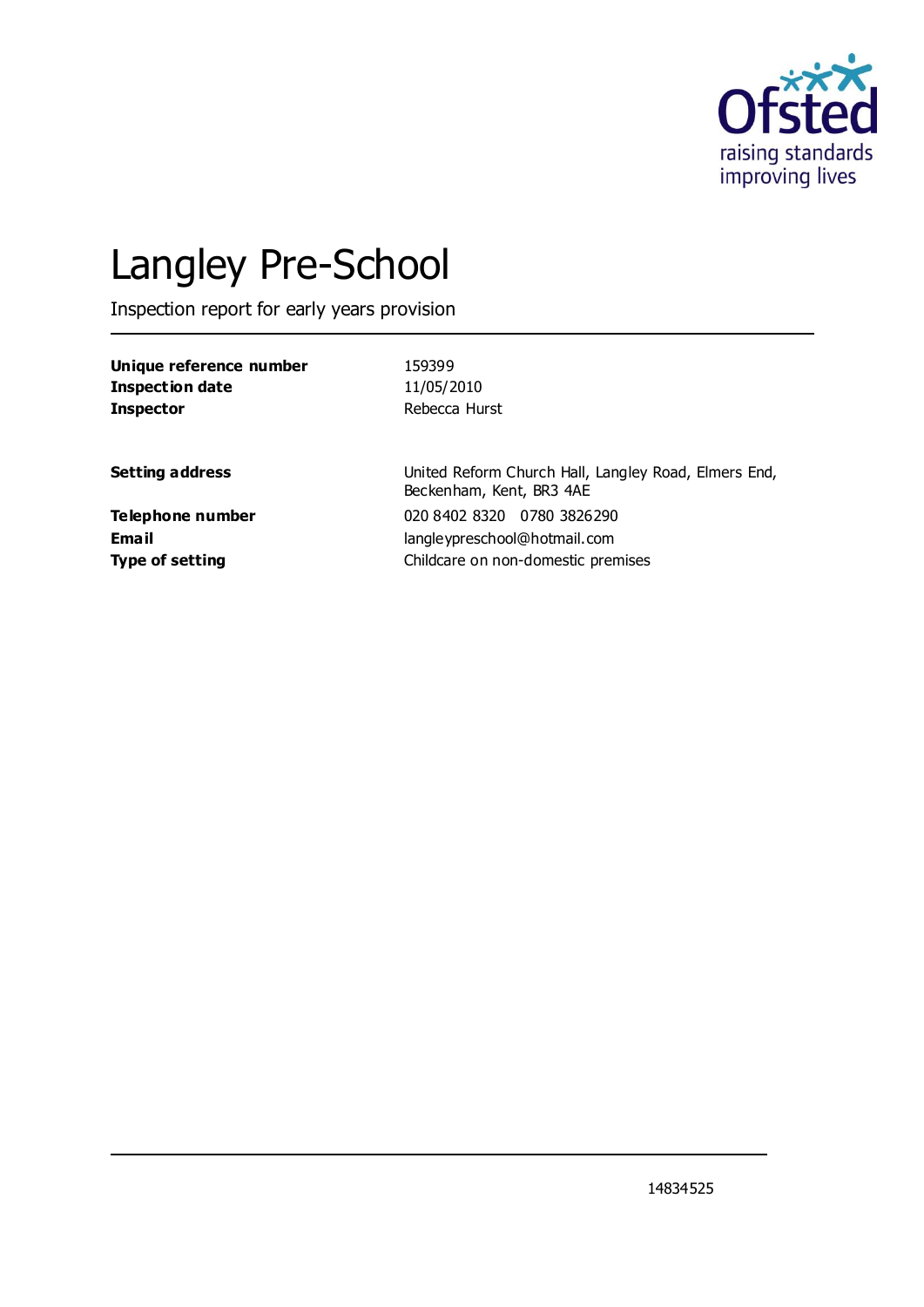The Office for Standards in Education, Children's Services and Skills (Ofsted) regulates and inspects to achieve excellence in the care of children and young people, and in education and skills for learners of all ages. It regulates and inspects childcare and children's social care, and inspects the Children and Family Court Advisory Support Service (Cafcass), schools, colleges, initial teacher training, work-based learning and skills training, adult and community learning, and education and training in prisons and other secure establishments. It rates council children's services, and inspects services for looked after children, safeguarding and child protection.

If you would like a copy of this document in a different format, such as large print or Braille, please telephone 0300 123 1231, or email enquiries@ofsted.gov.uk.

You may copy all or parts of this document for non-commercial educational purposes, as long as you give details of the source and date of publication and do not alter the information in any way.

Royal Exchange Buildings St Ann's Square Manchester M2 7LA

T: 0300 123 1231 Textphone: 0161 618 8524 E: enquiries@ofsted.gov.uk W: [www.ofsted.gov.uk](http://www.ofsted.gov.uk/)

© Crown copyright 2009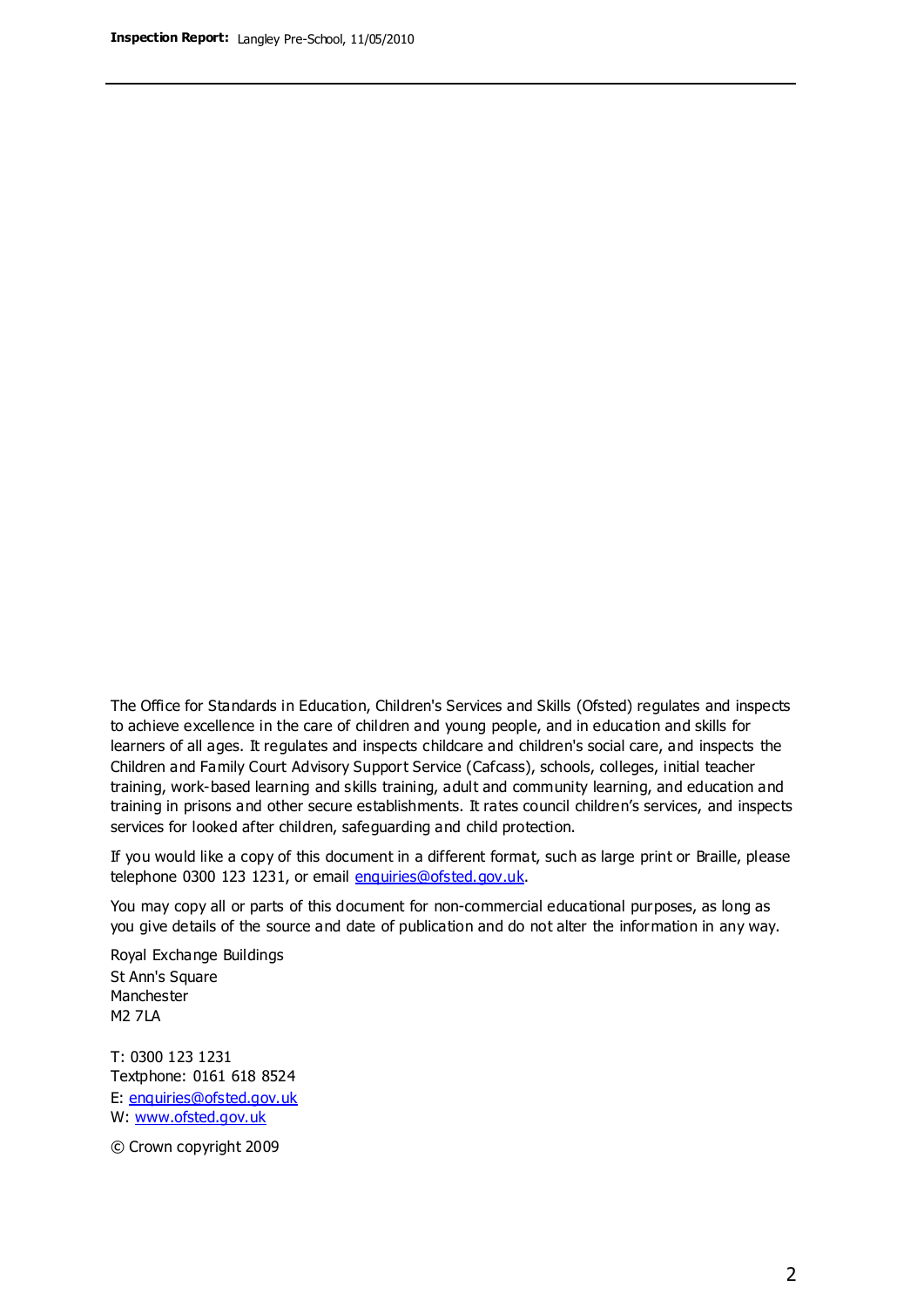# **Introduction**

This inspection was carried out by Ofsted under Sections 49 and 50 of the Childcare Act 2006 on the quality and standards of the registered early years provision. 'Early years provision' refers to provision regulated by Ofsted for children from birth to 31 August following their fifth birthday (the early years age group). The registered person must ensure that this provision complies with the statutory framework for children's learning, development and welfare, known as the *Early* Years Foundation Stage.

The provider must provide a copy of this report to all parents with children at the setting where reasonably practicable. The provider must provide a copy of the report to any other person who asks for one, but may charge a fee for this service (The Childcare (Inspection) Regulations 2008 regulations 9 and 10).

The setting also makes provision for children older than the early years age group which is registered on the voluntary and/or compulsory part(s) of the Childcare Register. This report does not include an evaluation of that provision, but a comment about compliance with the requirements of the Childcare Register is included in Annex B.

Please see our website for more information about each childcare provider. We publish inspection reports, conditions of registration and details of complaints we receive where we or the provider take action to meet the requirements of registration.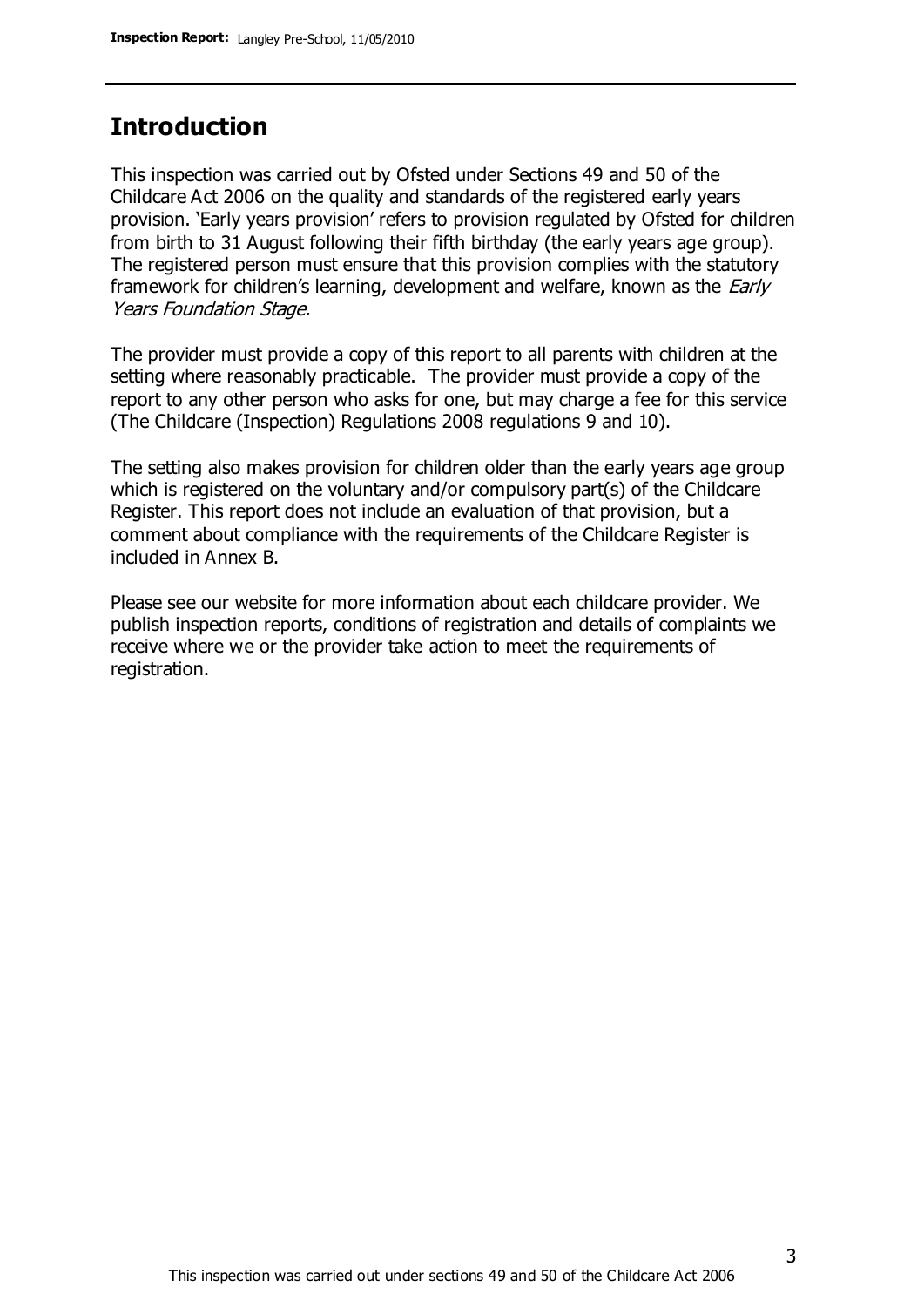# **Description of the setting**

Langley Pre-School was first established nearly 30 years ago and was taken over by the present owner in 1999.

The group runs from a church hall in Beckenham and serves the local community. The children have access to a large hall, a small hall, male and female toilets, both with washing facilities. There are kitchen facilities used for the preparation of food and drinks and a fully enclosed garden for outdoor play.

There are currently 46 children on roll in the early years age group. The group is also able to support children who speak English as an additional language. Children attend a variety of sessions each week. The setting is registered on the Early Years Register and both parts of the Childcare Register. They may care for no more than 32 children under eight years; of these, not more than 32 may be in the early years age group, and of these, not more than 12 may be under three years, and none may be under two years at any one time.

The pre-school is open Monday to Fridays between 9:15am and 12 noon, term time only.

There are eight staff members, all have a recognised childcare qualification or are working towards them. The group receive support from Bromley Early Years Development and Childcare Partnership (EYDCP).

## **The overall effectiveness of the early years provision**

Overall the quality of the provision is outstanding.

The excellent knowledge of each child's individual needs ensures that the staff promote all aspects of the children's welfare and learning with great success. The children are safe and secure at all times in the care of the nursery staff and they enjoy learning about their local area and the world around them. The partnership with parents is a key strength and this helps to contribute significantly that the needs of all of the children are being met. Children are making excellent progress, given their age, ability and their starting points. Regular self-evaluation by the staff ensures that any priorities for future development are promptly identified and acted upon, which results in a service that is responsive to the needs of the parents.

## **What steps need to be taken to improve provision further?**

To further improve the high quality early years provision the registered person should consider:

continue to assess staff training needs, to enhance the learning and development of the children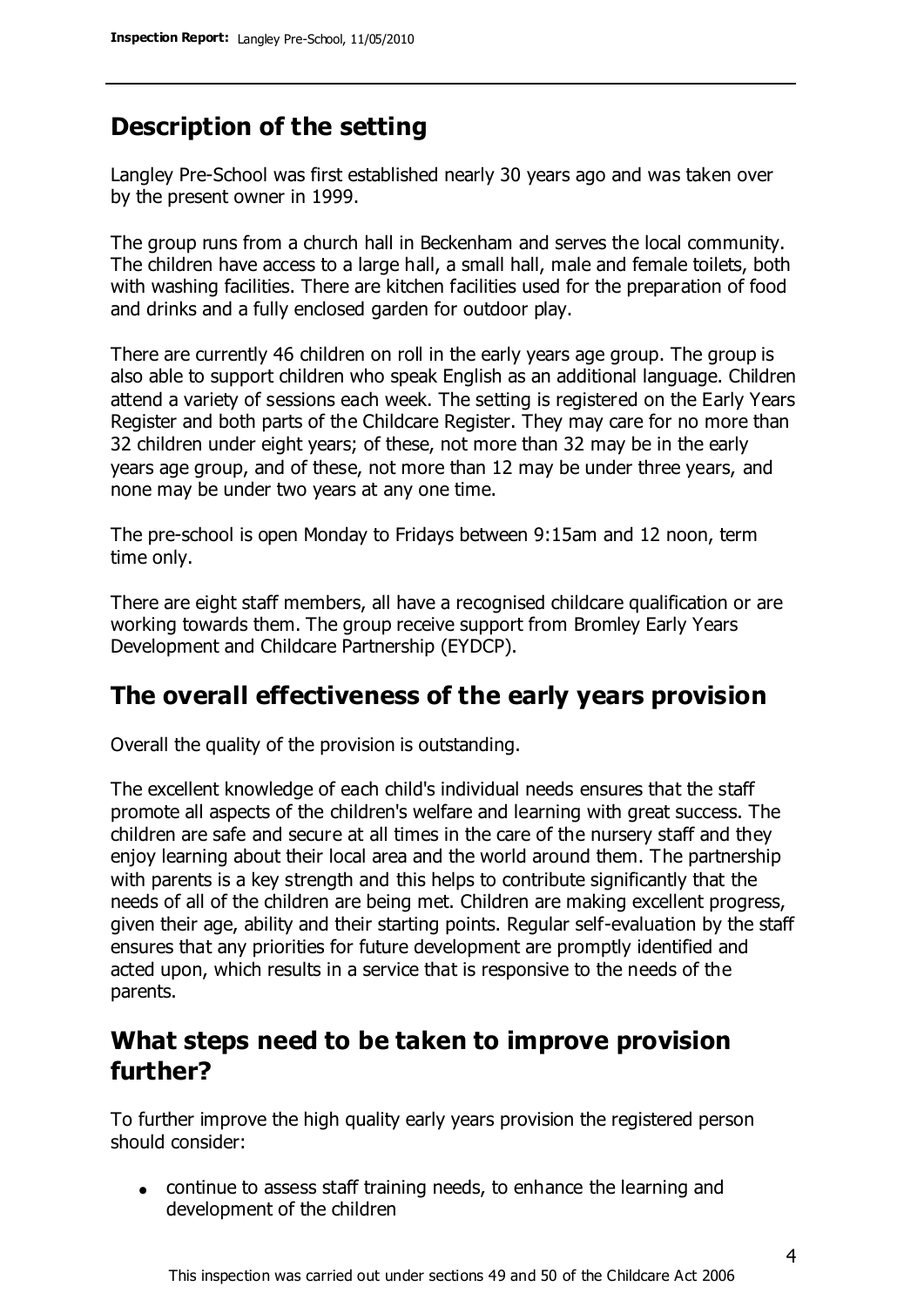# **The effectiveness of leadership and management of the early years provision**

Safeguarding children is paramount to the all the staff at the setting. Comprehensive policies and procedures are in place to protect the children from harm and neglect. All the staff have thorough knowledge and understanding of child protection issues and how to protect children against harm and neglect.

Full risk assessments are carried out on the setting and for outings. Well thought out emergency evacuation procedures are in place which keep the children safe in an emergency and that are carried out on a regular basis. All adults in the setting have full Criminal Records Bureau checks recorded. All of the staff ensure children are protected from all adults who enter the premises, and a visitors book is on place to ensure the staff are aware of who is in the building and when they left. As a result, children are thoroughly protected from harm.

Children learn about diversity and equality by informative and educational activities arranged by knowledgeable staff. The children enjoy learning about different festivals and celebrations from around the world. The staff teach the children about Chinese New Year, Easter, Christmas, Diwali, Hanukkah and other festivals. The staff make excellent use of the information on the children's registration forms and ask parents to come in and teach the children about their festivals they celebrate at home. Staff also respect parents' wishes and will do alternative activities for children who do not celebrate Christmas. As a result, the staff provide an inclusive setting for all of the children. Children's learning of independent skills are greatly enhanced through the careful placement of resources and activities around the setting to allow for self selection.

All staff are driven to improve their knowledge and understanding of childcare practice through further training opportunities. Staff encourage all parents to have an active voice in the setting and these are included in the self-evaluation process. The manager is continually working on the setting's self-evaluation process, and looks at ways to improve the process to include everyone's views. As a result, the nursery is responsive to all of its users.

The staff have excellent partnership with the parents and with outside agencies. The staff share all of their observations and portfolios of the children with the parents. Parents are also invited into the setting to spend time with the children to see what activities they do whilst they attend and to find out what the children are learning through these activities. The staff complete comprehensive files on the children, which allows the parents to see the progress they are making. The parents receive detailed daily feedback about the day the children have had. Parents receive an abundance of information when they start and throughout their time at the setting. The staff ensure parents are kept informed throughout the time their child spends at the setting. This builds extremely effective bonds and children benefit greatly from this.

Staff have a very good working relationship with the area Special Educational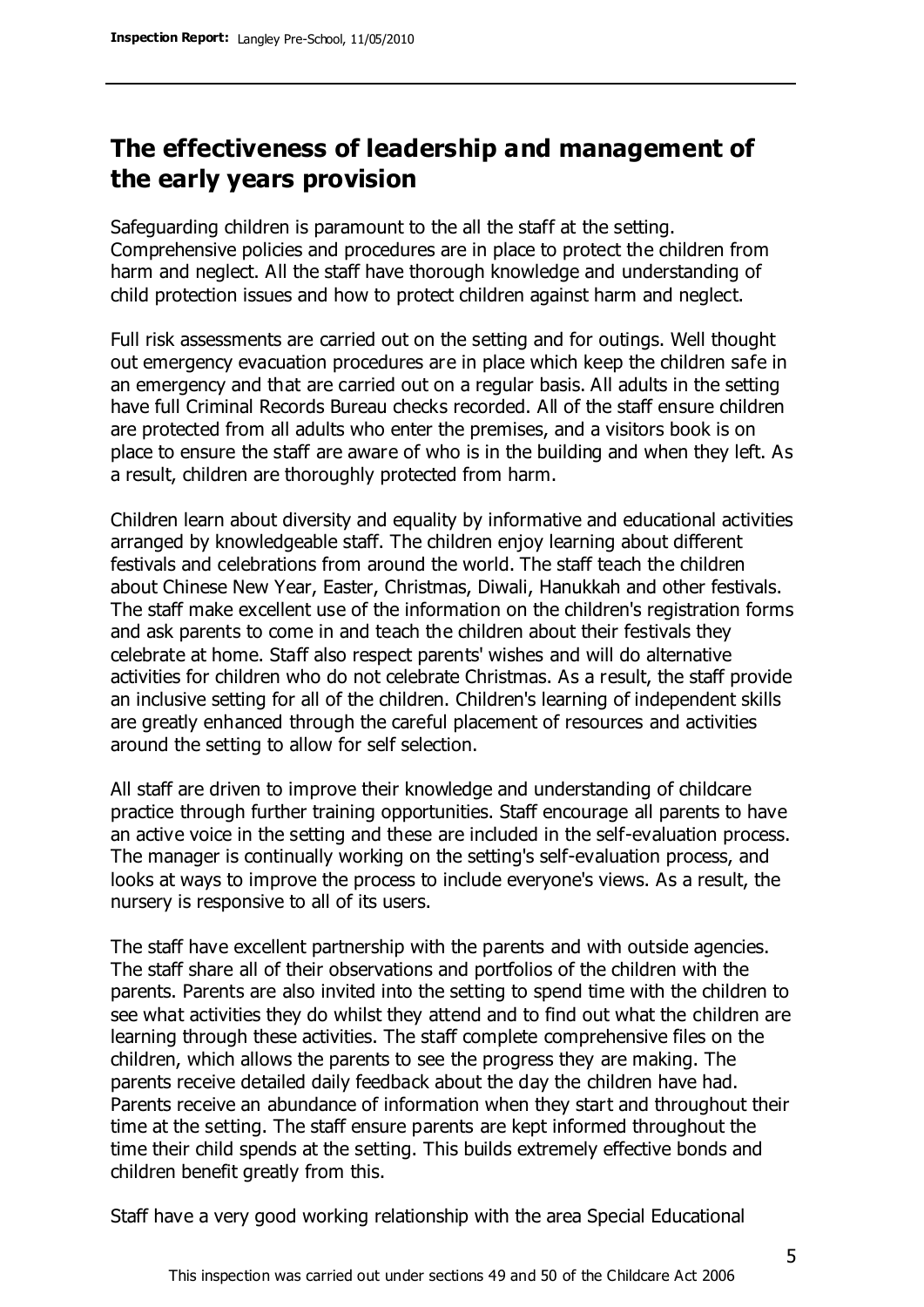Needs Coordinator (SENCO). They work together to ensure the needs of the children are paramount and that they are progressing well with their development. The setting's SENCO ensures the staff are fully aware of the children's individual education plans and liaises with the parents to ensure continuity of care for each child.

# **The quality and standards of the early years provision and outcomes for children**

Children have clear and defined starting points and are making excellent progress from these. Observations are extremely detailed and have the next steps clearly outlined for the staff to successfully progress the children further with their development. Parents are fully involved in this process and are asked for their contribution for what the children are able to do at home. These assessments are carried out termly and are shared with the parents. These assessments are linked to the six areas of learning, consequently, staff are able to clearly see what areas they need to work on with the children. Staff evaluate these next steps to ensure they are progressing with their development. Once they have completed these next steps of learning the staff will then set new next steps to enhance the children's learning further. This ensures the children are continually learning and progressing well with their development and learning.

All activities that the children participate in are adapted to meet the individual developmental needs of the children accessing them. This ensures more or less able children have their needs fully meet in the planning. Staff ensure they work the information from the children's individual educational plans (IEPs) into the planning. This ensures that staff are working together with the outside agencies to ensure the developmental needs of the children are being met. Staff meet with the parents to ensure they agree with the IEPs they have in place. This ensures there is continuity of care and that the parents are fully aware of what the staff are completing with the children. Staff ensure all activities are suitable for all children attending the setting. As a result, all children are making excellent progress in all areas of learning.

Staff have focus activity plans in place which are fully evaluated to improve the activity for the next time and to ensure the children are learning from the activity. These plans are taken from the children's next steps by their key carer to enhance and extend the children's learning. Children thoroughly enjoy arts and craft activities. Staff give children lots of independence during these activities, making sure they are able to choose what colour of paint they would like and also what method of painting the children would like to use. Staff make interesting messy activities such as Flubber. Children's use of descriptive language greatly enhances their learning experiences and aids their communication skills through these activities. This ensures children have an enjoyable and educational experience.

Staff are highly skilled in asking the children open ended questions which make them think about what they are doing. Staff are very calm with the children, and explain everything to them at a level they can fully understand, which results in well behaved children who respond well to praise. All staff are consistent in their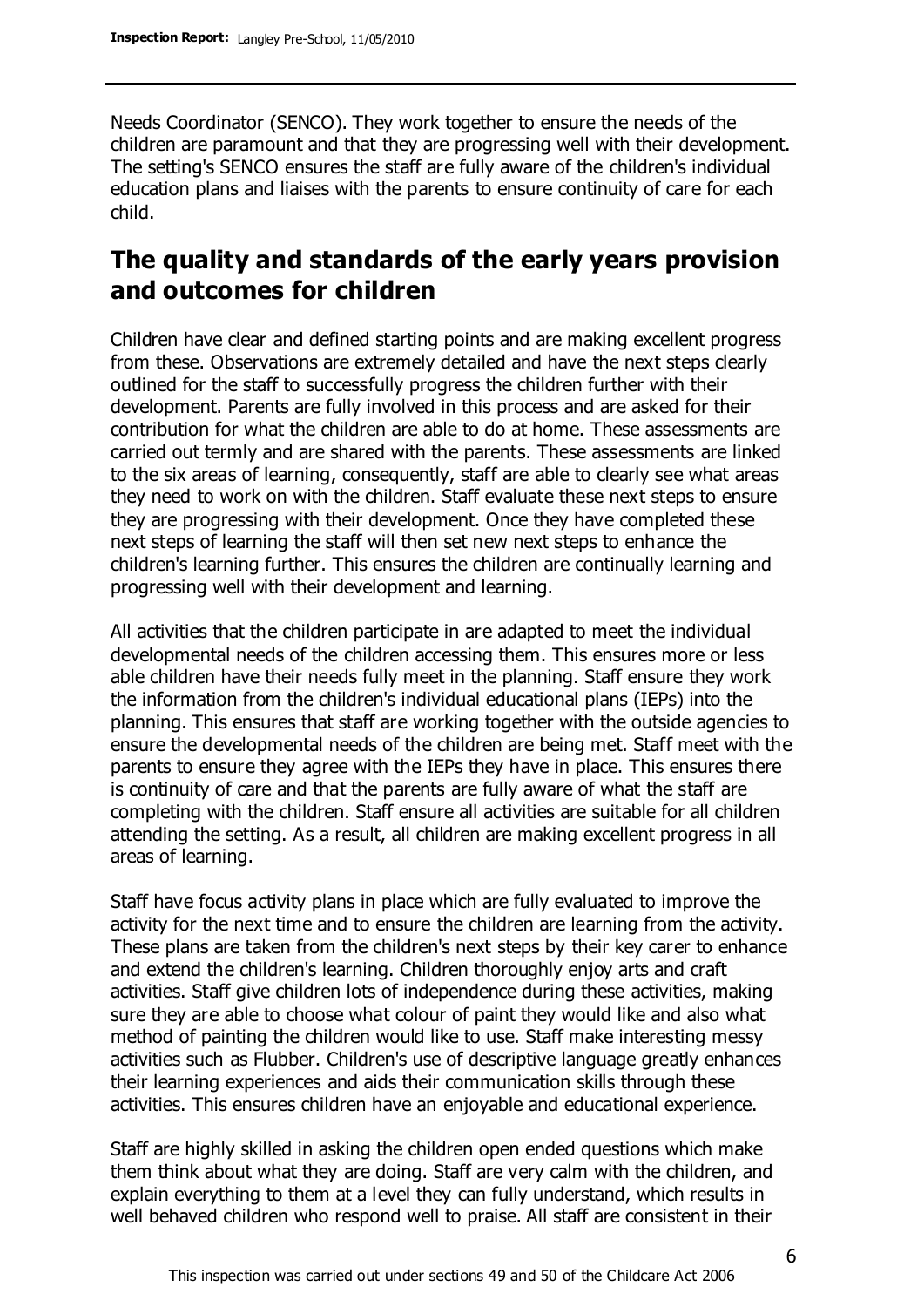approach to behaviour management and they adapt it to the age and understanding of the children involved.

One child is chosen each day during circle time to choose which activities they would like to play with on the carpet and to be the leader of the day. This allows the children to take responsibility for activities they would like to access, as well as enhancing the children's independence skills. Children have a special song that is played which signals that it is time to tidy away. Children stop what they are doing and start to help the staff with packing away the resources. Children need little reminding what they are required to do and enjoy the routine.

Staff teach the children the importance of keeping the walkway clear of resources and the importance of walking around the setting. This ensures children are aware of safety and trip hazards, as well as how resources should be stored. Children are able to feel safe and very secure due to the vigilance of the staff. Children participate in regular fire drills, which are evaluated to ensure children's safety is paramount and any concerns are highlighted and actioned straight away.

Children are developing skills for the future through the activities and resources the staff plan for them. Staff encourage children to eat healthy and nutritious snacks. Children enhance their independence skills further by buttering their own bread, pouring their own drinks and selecting their names from a board to show that they have had a snack. Children are well protected from cross contamination and infection through the excellent procedures that are in place for hand washing.

Children thoroughly enjoy their time in the outside area. Staff ensure children are able to clearly develop their physical skills by well thought out activities which enhance their hand eye coordination, their balancing skills, their throwing skills, as well as counting, turn taking and writing. This ensures that the outside learning areas extend the learning the children are participating in inside and that they cover the six areas of learning. Consequently, children are making excellent progress towards the early learning goals.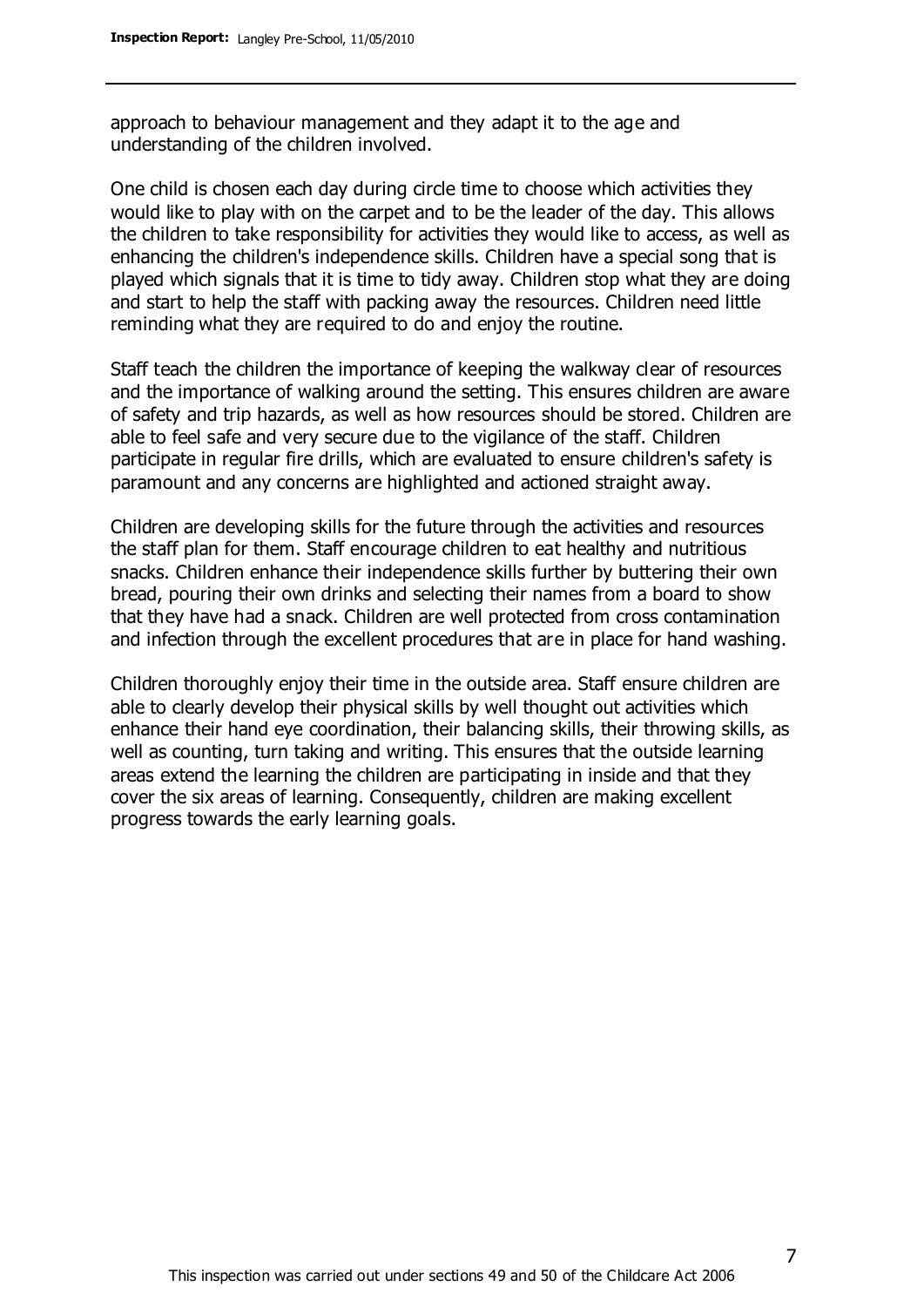# **Annex A: record of inspection judgements**

#### **The key inspection judgements and what they mean**

Grade 1 is Outstanding: this aspect of the provision is of exceptionally high quality Grade 2 is Good: this aspect of the provision is strong Grade 3 is Satisfactory: this aspect of the provision is sound Grade 4 is Inadequate: this aspect of the provision is not good enough

#### **The overall effectiveness of the early years provision**

| How well does the setting meet the needs of the<br>children in the Early Years Foundation Stage? |  |
|--------------------------------------------------------------------------------------------------|--|
| The capacity of the provision to maintain continuous                                             |  |
| improvement                                                                                      |  |

#### **The effectiveness of leadership and management of the early years provision**

| How effectively is the Early Years Foundation Stage led           |  |
|-------------------------------------------------------------------|--|
| and managed?                                                      |  |
| The effectiveness of leadership and management in embedding       |  |
| ambition and driving improvement                                  |  |
| The effectiveness with which the setting deploys resources        |  |
| The effectiveness with which the setting promotes equality and    |  |
| diversity                                                         |  |
| The effectiveness of safeguarding                                 |  |
| The effectiveness of the setting's self-evaluation, including the |  |
| steps taken to promote improvement                                |  |
| The effectiveness of partnerships                                 |  |
| The effectiveness of the setting's engagement with parents and    |  |
| carers                                                            |  |

### **The quality of the provision in the Early Years Foundation Stage**

The quality of the provision in the Early Years Foundation Stage | 1

## **Outcomes for children in the Early Years Foundation Stage**

| <b>Outcomes for children in the Early Years Foundation</b>    |  |
|---------------------------------------------------------------|--|
| <b>Stage</b>                                                  |  |
| The extent to which children achieve and enjoy their learning |  |
| The extent to which children feel safe                        |  |
| The extent to which children adopt healthy lifestyles         |  |
| The extent to which children make a positive contribution     |  |
| The extent to which children develop skills for the future    |  |

Any complaints about the inspection or report should be made following the procedures set out in the guidance available from Ofsted's website: www.ofsted.gov.uk